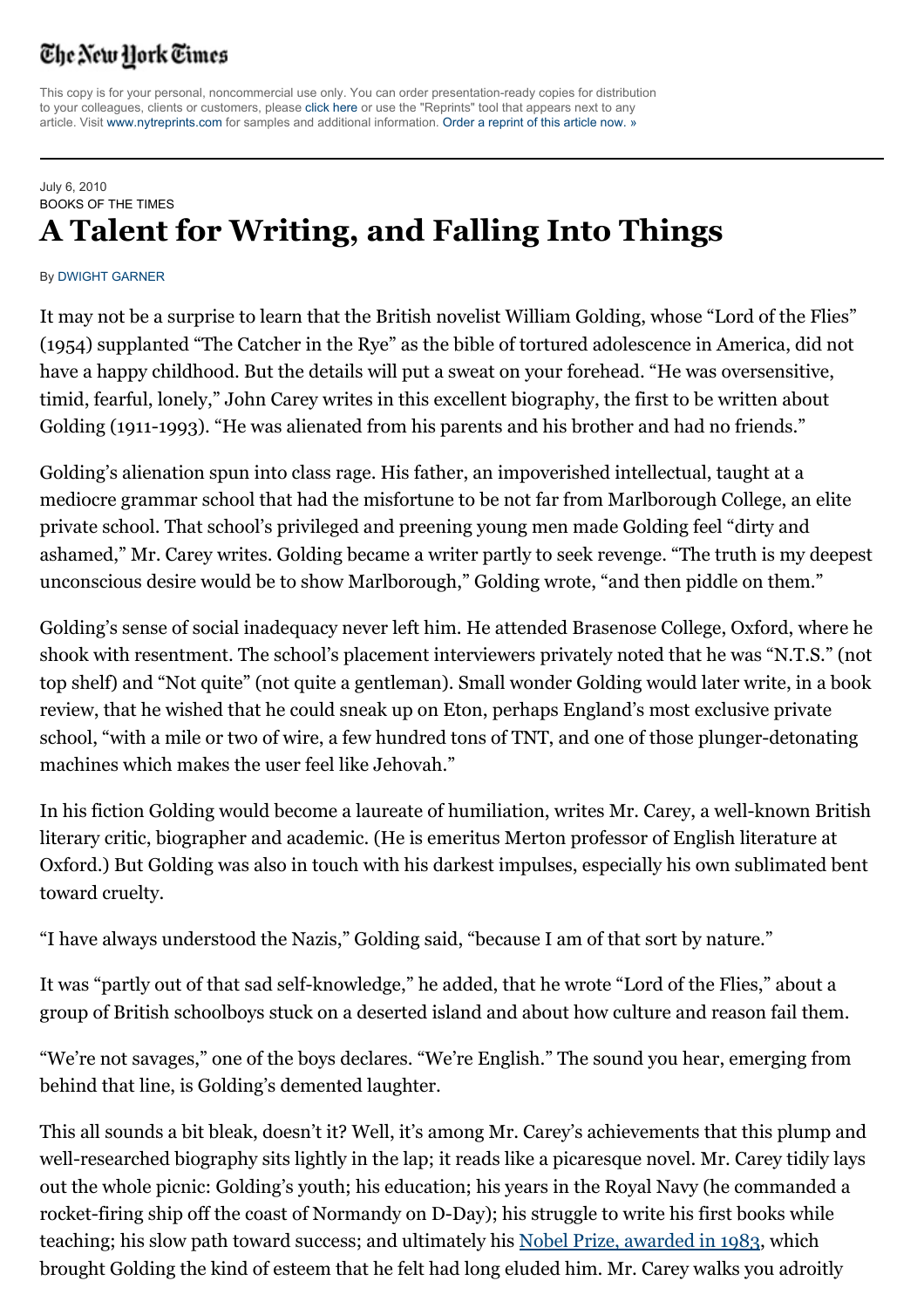through Golding's fiction and lays out the case for many of his lesser-known novels, including "The Inheritors" (1955) and "Pincher Martin" (1956).

To this picnic he has also brought a magnum of Champagne — or, to salve Golding's class sensibilities, let's say a box of very cold ale. Running beneath Mr. Carey's biography, "William Golding: The Man Who Wrote 'Lord of the Flies,' " there is a lively counternarrative, one that portrays Golding, a man of constant sorrow, in a warm, fondly comic light. Part modern-day Job, part existential Charlie Brown, part long-suffering hero out of Bernard Malamud or Ian McEwan, Golding was a man for whom things constantly went wrong, yet he resolutely soldiered on.

During one of his first sexual experiences, the girl asked him, mortifyingly, "Should I have all that rammed up my guts?" ("Yes," Golding stammered.) While in the Navy, he caused an explosion in his pants by placing bomb detonators and a battery in the same pocket. Luckily, no important bits were blown sideways. When he was a schoolteacher, writing his first novels during class in assignment books, the other teachers would tweak him, asking, "How's the masterpiece coming on?"

Golding was scared of heights, injections, crustaceans, insects and all manner of creeping things. "He was scared," Mr. Carey writes, "of being alone at night." He was an accomplished sailor yet had almost no sense of direction. One of his boats sank. In a car, he'd get lost a few miles from home. "He was always hitting his head on doors, car boots and other projections," Mr. Carey writes.

He was no luckier with hobbies. He adored cameras, but they broke the moment he picked them up. He loved gardening but suffered for his foliage. "He stocked his pond with decorative fish, and they were eaten by herons," Mr. Carey writes. "He bought an innocent-looking aquatic fern called azolla, and it spread with such monstrous vigor that he was soon dredging it out by the wheelbarrow-load, and feared it might end up damming the English Channel."

Golding was obsessed with early chess computers; his gout was so excruciating that he felt like something "out of Charles Addams"; his students nicknamed him "Scruff" because of his grizzled beard and unkempt dress. A friend described him as "a cross between Captain Hornblower and St. Augustine," noting that he was "stocky, heavily built, short, very thick in the shoulders, with a slight nautical roll."

Many of Golding's misadventures involved drink. He fell a lot, missing couches he meant to sit on. After a 1971 dinner party, Golding destroyed a puppet of Bob Dylan that belonged to his host, the writer Andrew Sinclair.

"He had woken in the middle of the night, attacked it under the impression that it was Satan, and buried it in the back garden," Mr. Carey writes.

The wonderful if dark human comedy in this biography aside, Mr. Carey takes Golding's fiction very seriously indeed, and vigorously defends him against criticisms that it was pretentious and joyless. Mr. Carey is a shrewd reader, reminding us of what was perhaps Golding's greatest gift as a novelist, his ability to go into "Martian mode, showing familiar things from an alien viewpoint." We get a sense of Golding the nonalien as well. He married his wife in 1939; they were married still at his death in 1993.

Golding was an intensely private man, one who gave few interviews and did not want a biography written during his lifetime. He's lucky now to have Mr. Carey, here to restore him in our minds with intelligent sympathy and wit.